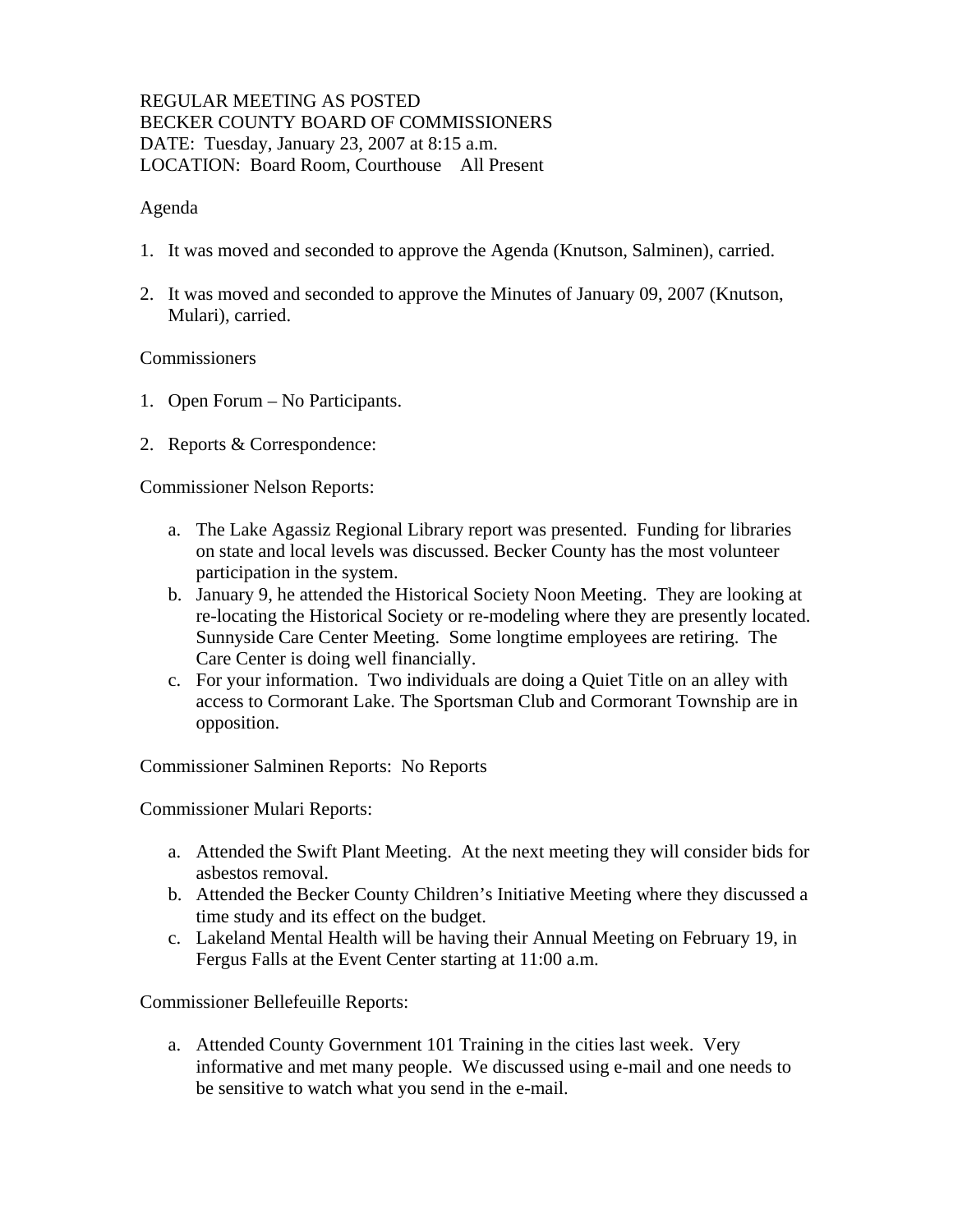Commissioner Knutson Reports:

- a. Attended the Natural Resources Meeting. Pushing to gain public access to publicly owned tax-forfeit land.
- b. Attended the Fair Board Meeting. The Members of the Fair Board attended the 4- H Committee Meeting in the Cities and reported a 12% increase in 4-H membership

Brian C. Berg, County Administrator Reports:

- a. The Building Committee met Friday, January 12 concerning the future vacated offices in the Courthouse.
- b. He also reported on the Parking Ramp Committee meeting held January 19 at the City Administration Building.
- 3. Appointments:
	- a. It was moved and seconded to appoint Harry Johnston to the Planning Commission (Salminen, Knutson), carried.
	- b. It was moved and seconded to appoint Jim Sinclair to the Board of Adjustments (Bellefeuille, Mulari), carried.
- 4. Presentation: To Karen Mulari for serving as County Board Chair in 2006. She was presented with a plaque with a gavel.
- 5. It was moved and seconded for any Commissioner to attend the Lakeland Mental Health Annual Meeting in Fergus Falls on February 19, at the Event Center at 11:00 a.m. (Mulari, Knutson), carried.
- 6. It was moved and seconded to Advertise for Bids for the Parking Ramp Project (Salminen, Mulari), carried.
- 7. It was moved and seconded to approve Karen Mulari's appointment to Minnesota Futures and to approve attendance of meetings and reimbursement of travel costs and per diems (Salminen, Bellefeuille), carried.
- 8. There was discussion on an e-mail from the Association of Minnesota Counties to choose alternates for Committees. Before final decisions are made, the Department Heads will be made aware of this request.
- 9. Reminder: On January 25, at 10:00 a.m., County Board Room, an award of a Purple Heart will be presented.

Public Hearing/Auditor/Treasurer: Request re-name Bullhead Lake.

a. After hearing from those in favor of the name change to Lower Cormorant, it was moved to approve the changing the name of Bullhead Lake (Salminen). Motion dies for lack of a second.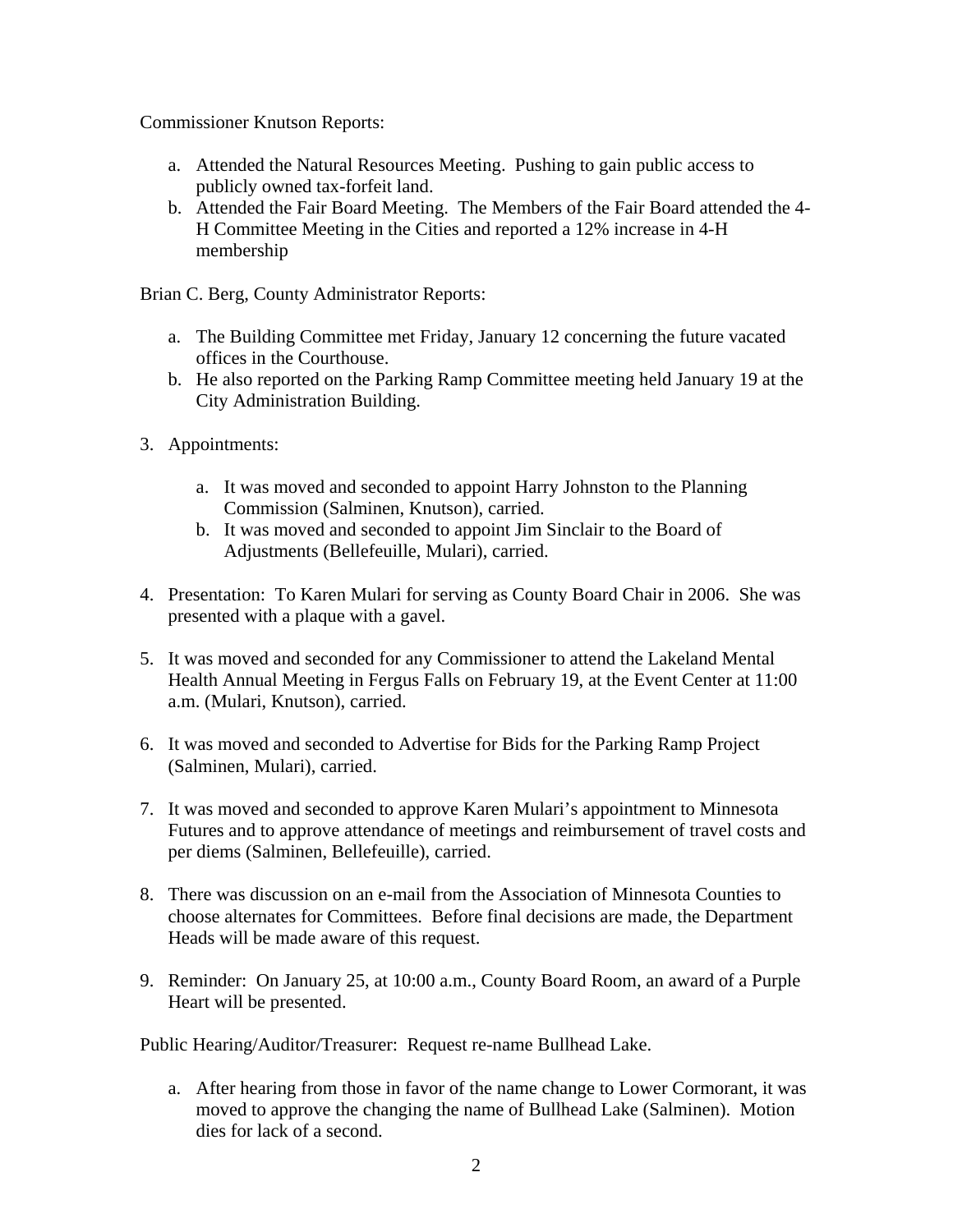- b. It was moved and seconded to allow to change the name of Bullhead Lake to a name other than Lower Cormorant (Salminen, Mulari) Motion and second were withdrawn.
- c. It was moved to allow a name change from Bullhead Lake to East Bay (Salminen). Motion dies for lack of a second.
- d. It was moved and seconded to table the motion to change the name of Bullhead Lake (Knutson, Mulari) Motion and second was withdrawn.

Close Public Hearing – Commissioner Nelson, Board Chair

1. It was moved and seconded to continue the re-name process on Tuesday, February 27, 2007 at 9:00 a.m. (Knutson, Mulari), carried.

## Auditor/Treasurer

- 1. It was moved and seconded to approve a New Annual Tobacco License for Rayna Tucker, Northwoods Recreation LLC. – Ice Cracking Lodge, Round Lake Township, and a New On/Off Sale 3.2 Beer License: Rayna Tucker, Northwoods Recreation LLC – Ice Cracking Lodge, Round Lake Township (Knutson, Salminen), carried.
- 2. It was moved and seconded to approve the re-purchase of Tax-Forfeit Land on Resolution No. 01-07-2D, approving the application of Darrel J. Cusey for Parcel No. R49.0002.001 in the amount of \$3,306 (Salminen, Mulari), carried.

Finance Committee Meeting

- 1. It was moved and seconded to approve the Claims (Mulari, Knutson), carried.
- 2. The Sheriff will be on the Agenda later. Natural Resources Management will be on the Agenda later.
- 3. IT Capital Purchase Request. It was moved and seconded to approve the purchase of a new Firewall at the cost of \$3,000 (Salminen, Mulari), carried.
- 4. It was moved and seconded to approve the purchase of a Printer for the Assessor's Office at the cost of \$650 (Salminen, Knutson), carried.
- 5. Highway Wheel Loader Purchase later on the Agenda.
- 6. Discussion of the Ditch Assessment Fee for \$1 per parcel to cover the cost of an employee entering the assessment and distribution to the appropriate entities.
- 7. Discussion of Gravel Tax and the declining amount of gravel tax collected while construction continues at a steady pace.
- 8. Library Funding Discussion: Additional funding request from LARL for 2007.
- 9. Coroner Discussion of fees and compensation. Discussion will continue at the next finance meeting.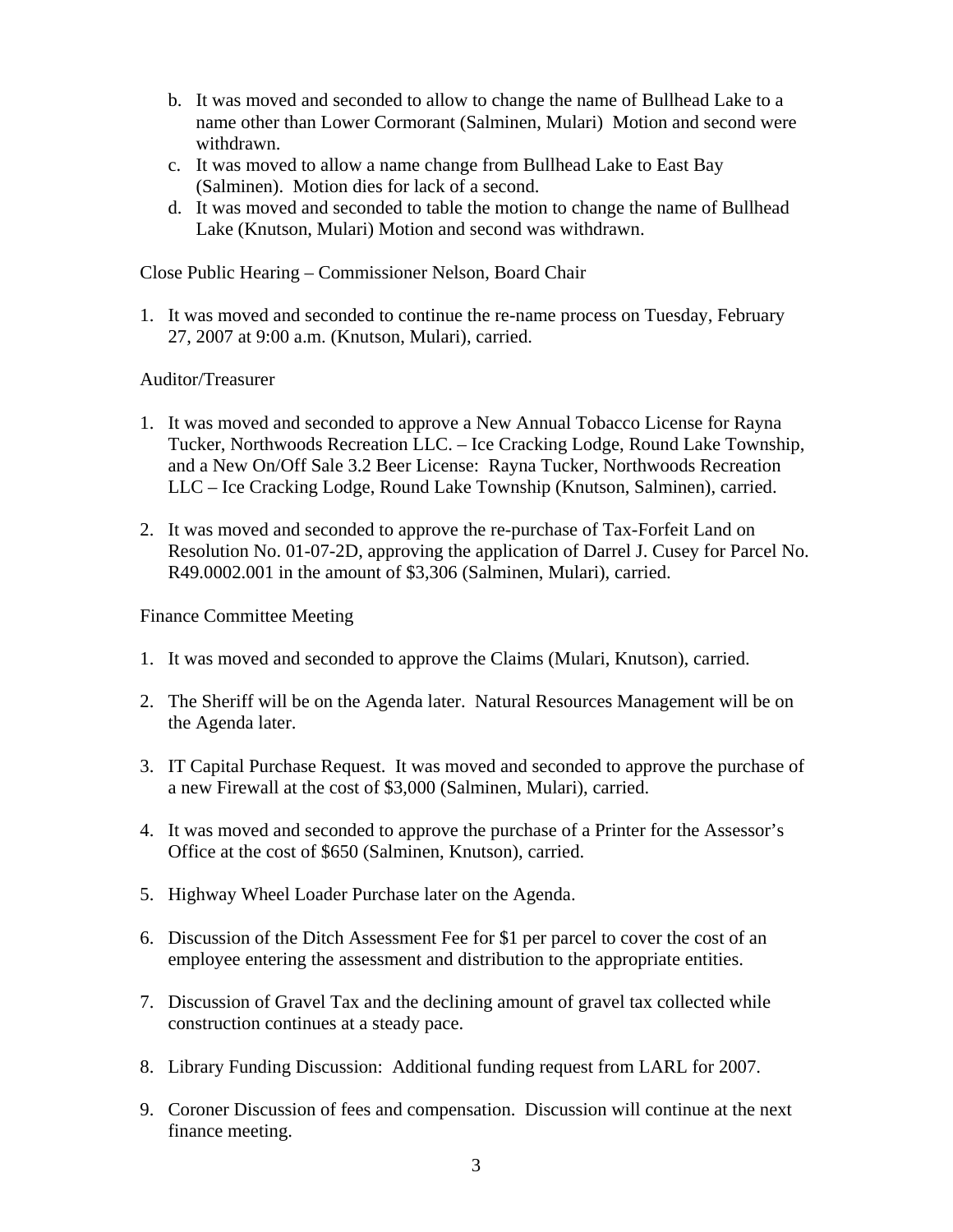10. It was moved and seconded to authorize to request budget to actual fluctuation explanation for all line items, plus and minus 10% and greater than \$750 (Mulari, Salminen), carried.

#### Assessor

1. It was moved and seconded to approve the Abatement for Parcel No. R14.0119.003, Hamden Township, No Commercial Use, \$526 (Mulari, Salminen), carried.

Human Resources/Pay Equity Report

1. It was moved and seconded to approve the Pay Equity Implementation Report and authorize the Board Chair to sign the report (Salminen, Knutson), carried.

### Human Services

- 1. It was moved and seconded to accept the Adult Services Report (Salminen, Bellefeuille), carried.
- 2. It was moved and seconded to accept the Public Assistance Case Load Trends (Salminen, Bellefeuille), carried.
- 3. It was moved and seconded to accept the Public Assistance Applications (Salminen, Mulari), carried.
- 4. It was moved and seconded to approve the following Purchase of Services Contract (Salminen, Mulari), carried.

Development Achievement Center for their Program and Semi-Independent Living Skills

- 5. It was moved and seconded to approve the Human Services Claims (Salminen, Mulari), carried.
- 6. It was moved and seconded to approve the Community Health Claims (Salminen, Mulari), carried.
- 7. It was moved and seconded to accept the Transit Ridership Report (Knutson, Salminen), carried.
- 8. It was moved and seconded to approve the Transit Claims (Knutson, Salminen), carried.

### **Sheriff**

1. It was moved and seconded to renew the annual Jail Food Service contract with Aviands, LLC for 2007 commencing January 1, 2007 and ending December 31, 2007 reflecting a 2.8% increase (Salminen, Bellefeuille), carried.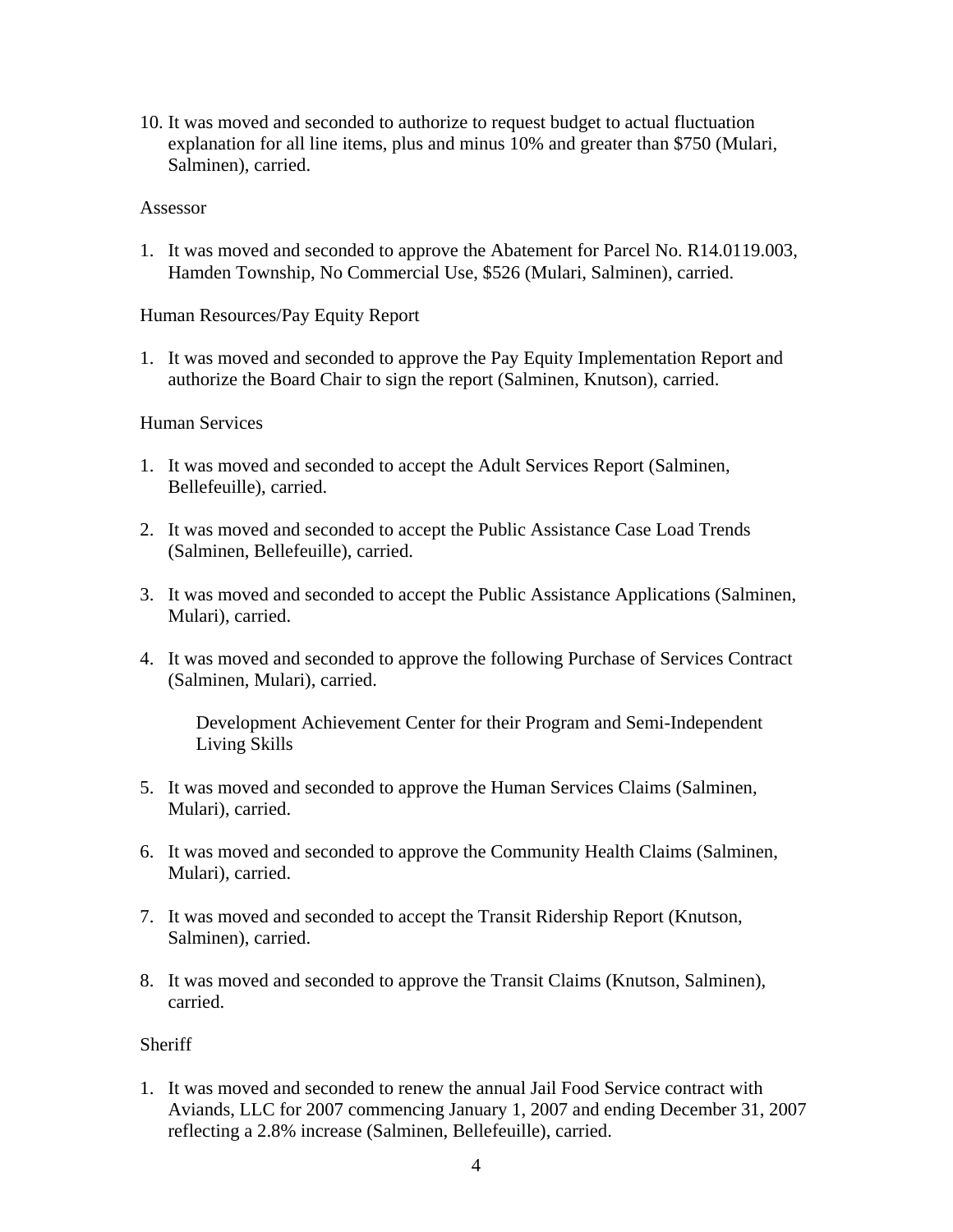- 2. It was moved and seconded to accept and sign the Joint Powers Agreement from July 1, 2007 to June 30, 2009 with the Minnesota Department of Corrections which includes their payment to Becker County for \$53,257 for the full-time Sentence to Serve and the secondary quarter time position from July 1, 2007 to June 30, 2009 for the Juvenile program used by probation and the Courts, which includes Saturday usage, for the payment of \$17,903 (Salminen, Bellefeuille), carried.
- 3. It was moved and seconded to approve the purchase of rain gear for Auxiliary Part-Time Officers. This purchase will use funds established by donations and payments given to the Part-Time Unit (Bellefeuille, Salminen), carried.
- 4. It was moved and seconded to pass Resolution No. 01-07-2F, to hire a full-time Correctional Officers from the pool list, and if filling of this position results in a parttime vacancy, to hire a part-time Correctional Officer for the vacancy from the pool list (Salminen, Bellefeuille), carried.

## Natural Resources

1. It was moved and seconded to pass Resolution No. 01-07-2C authorizing the Public Oral Auction Dates for the Sale of Timber Stumpage from Tax-Forfeited Lands on the following dates (Knutson, Salminen), carried.

> Friday, February 23 Friday, July 27 Friday, October 26

2. It was moved and seconded to approve to Advertise for Bids for Tree Seeding Planting of 201,000 seedlings (Salminen, Knutson), carried.

# Highway

- 1. It was moved and seconded to pass Resolution No. 01-07-02 A, Bridge Bond Grant for Bridge 93104 in the amount of \$127,155 and affirms that any cost of the bridge in excess of the grant will be appropriated from the funds available to Becker County, and that any grant monies appropriated for the bridge but not required, based on the final estimate, shall be returned to the Minnesota State Transportation Fund (Knutson, Bellefeuille), carried.
- 2. It was moved and seconded to pass Resolution No. 01-07-2B, authorizing the County Engineer to purchase off the State Bid a 2.7 cy Case Wheel Loader from Titen, Inc. of Fargo, ND, with the option of a lease to purchase covering a Five (5) year term. The County Engineer is also authorized to purchase the 84 month, 6,000 hour extended warranty for \$3,728.57 at the time of purchase (Salminen, Knutson), carried.
- 3. Brad Wentz, County Engineer, gave the Board a copy of the Association of Minnesota Counties 2007-08 Legislative Policy Positions for review and discussion .